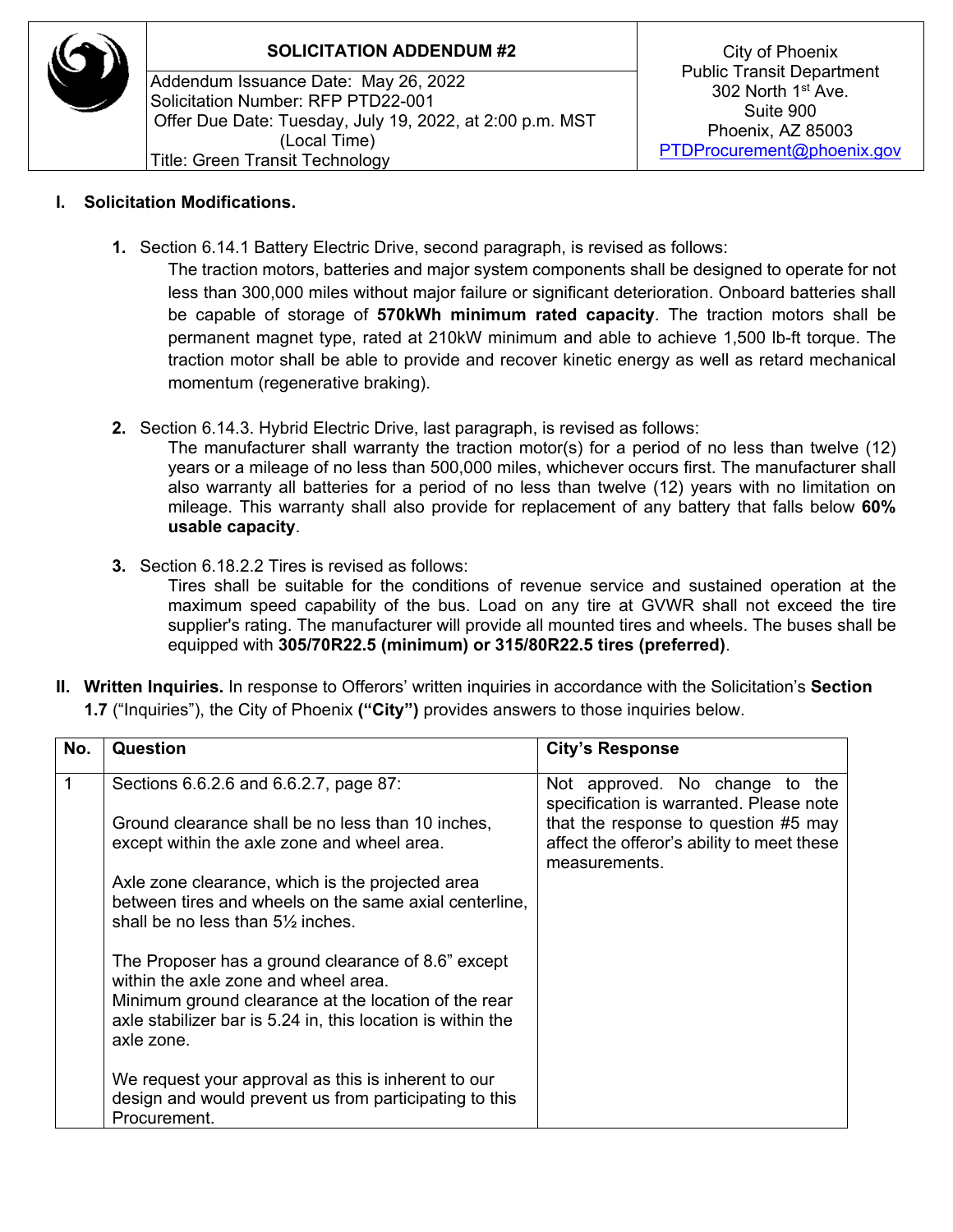|  |                | <b>SOLICITATION ADDENDUM #2</b>                                                                                                                                                                                                                                                                                                                                                                                                                                                                                                                                                                                                                                                                                                                                                                                                                                                                                                                                                                                                                                   |  | City of Phoenix                                                                                                                                                                                                                                                                                       |  |
|--|----------------|-------------------------------------------------------------------------------------------------------------------------------------------------------------------------------------------------------------------------------------------------------------------------------------------------------------------------------------------------------------------------------------------------------------------------------------------------------------------------------------------------------------------------------------------------------------------------------------------------------------------------------------------------------------------------------------------------------------------------------------------------------------------------------------------------------------------------------------------------------------------------------------------------------------------------------------------------------------------------------------------------------------------------------------------------------------------|--|-------------------------------------------------------------------------------------------------------------------------------------------------------------------------------------------------------------------------------------------------------------------------------------------------------|--|
|  |                | Addendum Issuance Date: May 26, 2022<br>Solicitation Number: RFP PTD22-001<br>Offer Due Date: Tuesday, July 19, 2022, at 2:00 p.m. MST<br>(Local Time)<br><b>Title: Green Transit Technology</b>                                                                                                                                                                                                                                                                                                                                                                                                                                                                                                                                                                                                                                                                                                                                                                                                                                                                  |  | <b>Public Transit Department</b><br>302 North 1 <sup>st</sup> Ave.<br>Suite 900<br>Phoenix, AZ 85003<br>PTDProcurement@phoenix.gov                                                                                                                                                                    |  |
|  | $\overline{2}$ | Section 6.14.1 Battery Electric Drive, page 94:<br>Onboard batteries shall be capable of storage of<br>600kWh minimum usable power.<br>The Proposer onboard batteries nameplate maximum<br>capacity is 564 kWh and the maximum usable energy<br>is 451kWh which is based on a usable SOC window<br>from 15% to 95%.<br>We request your approval as this is inherent to our<br>design and would prevent us from participating to the                                                                                                                                                                                                                                                                                                                                                                                                                                                                                                                                                                                                                               |  | Not accepted. Please note that this<br>addendum revises the <b>battery</b><br>electric specification to state a<br>"minimum rated capacity" of 570kWh<br>(not "minimum usable power" as<br>provided in the solicitation).                                                                             |  |
|  | 3              | BEB part of this Procurement.<br>Section 6.14.1. Battery Electric Drive, page 96:<br>Proposals shall also include the ability to interface and<br>receive a charge from shop/depot charging equipment<br>with a charge rate of up to 250 kW utilizing a standard<br>SAE J1772 DC CCS Type 1 connector.<br>The Proposer offers two SAE J1772 DC CCS Type 1<br>connectors with a charge rate of 150 kW maximum.<br>We request your approval as this is inherent to our<br>design and would prevent us from participating to the                                                                                                                                                                                                                                                                                                                                                                                                                                                                                                                                     |  | Not accepted. No change to the<br>specification is warranted.                                                                                                                                                                                                                                         |  |
|  | 4              | BEB part of this Procurement.<br>Section 6.14.3. Hybrid Electric Drive, page 100:<br>The manufacturer shall also warranty all batteries for a<br>period of no less than twelve (12) years with no<br>limitation on mileage. This warranty shall also provide<br>for replacement of any battery that falls below 80%<br>usable capacity.<br>It should be noted that "power" based energy storage<br>systems such as used on HEV buses are designed for<br>full performance operation down to 60% original<br>capacity at warrantable end of life. A HEV does not<br>rely on significant quantities of energy for vehicle<br>functionality, so a lower end of life capacity will still<br>maintain full function of the vehicle. Managing<br>impedance growth over life is a more important factor<br>for a HEV power battery than the capacity degradation.<br>The 80% capacity requirement is overly restrictive and<br>appears to exclude different battery designs/types,<br>which will still achieve the apparent implied intent of<br>the hybrid requirement. |  | Accepted. In this addendum, the<br>hybrid specification is revised so that<br>the battery warranty for 60% usable<br>capacity will meet the minimum<br>expectations, but proposers who<br>provide the battery warranty 80%<br>usable capacity will exceed those<br>expectations for scoring purposes. |  |

 $\sqrt{2}$